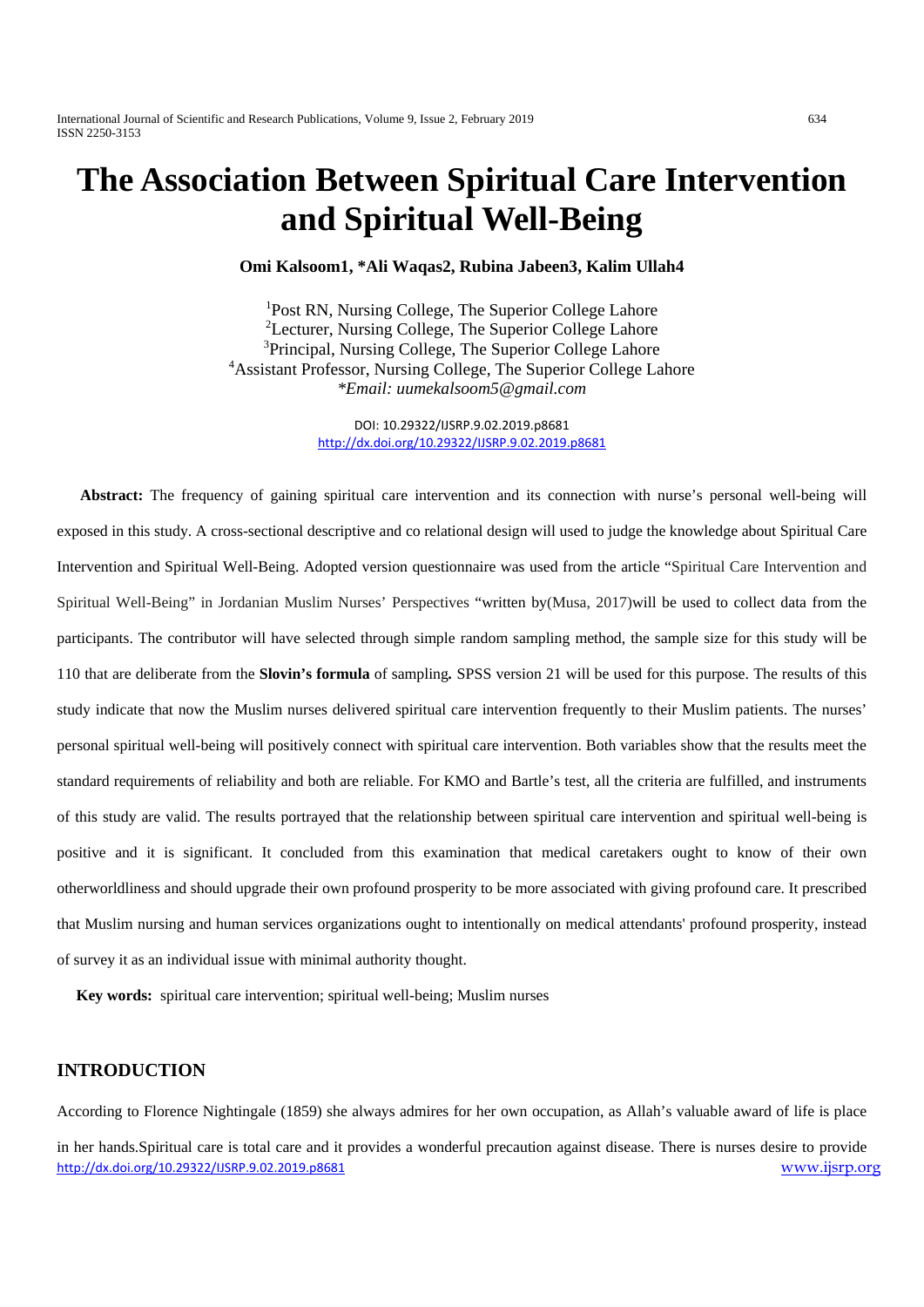International Journal of Scientific and Research Publications, Volume 9, Issue 2, February 2019 635 ISSN 2250-3153

proper spiritual care to their patients. Nurses beat their mostlytime with patients and are responsible for achieving patient health. As health, means to achieve total care of patient, which are, related to body, cognitive, relationship and mystical. Some nurses happily deliver spiritual care[\(Wu, Tseng et al., 2016\)](#page-14-0).

It is generally known that spiritual wishes appear when the patients are admitted in hospital and practitioners should deal with these wishes to access these condition[\(Hodge& Wolosin, 2013\)](#page-13-1).

One of the great significant aspects in human health and healthy standard of living is spiritual well-being. The correlative and incorporated link among inner forces implemented by it .The environment, community, Divine, sentiment close link with himself, aspects of constancy in life, consonanceand calm is recognized by it. When spiritual wellbeing is damage in human life, human being will complain of serious mental confusion such as isolation, sadness, and pasting of denotation in life then spiritual wellbeing direct to the pleasure and denotation life and favor. Spiritual care should be measured by an significant element of total patient and advanced care[\(Abbasi, Farahani-Nia et al., 2014\)](#page-13-2).

It observed that mostly nurses do not provide religion care and neglect it. However, origin of nursing is invisible in religion. Nurses provide all type of care to their patients based on religion. [\(Taylor, 2012\)](#page-14-1).

In nursing spiritual care is important and it offer to progress the worth of life for many accommodators. There is a span for promoting the facet of care[\(Narayanasamy & Owens, 2001\)](#page-13-3).Nurses provide total care to the patients based on spirituality. This care is patient-centered. Spirituality and spiritual care is contemplating a very significant part of care of nursing which is beneficial to the patients but nurses do not provide regularly spiritual care to patients. Those nurses who do not provide proper spiritual care they only provide care which has no value in patient's life.[\(Taylor, Gober-Park et al., 2017\)](#page-14-2).

Many Muslim patients understand that their pain and troubles that came in their life can be mange easily if they have strong spiritual trust and beliefs. When patients suffering illness, they receive help and reinforce from ALLAH through prayer. Many patients believed that the disease which come in their life, is a test from Allah and they understand it is punishment for their mistakes in the world. Death is seeingas predictable and parts of total heavenly plan "Allah is one who generates you and takes your soul at death" (Qur'an16:70). If the patient receive spiritual care then their inner satisfaction show positive outcome. If the patient has trust on Allah they are free from depression and anxiety , mentally relax, thankful, have more power to manage, better care for himself , during illness the power of relaxation and satisfaction increased and have the feeling of no pain[\(Musa &](#page-13-4)  [Pevalin, 2016\)](#page-13-4).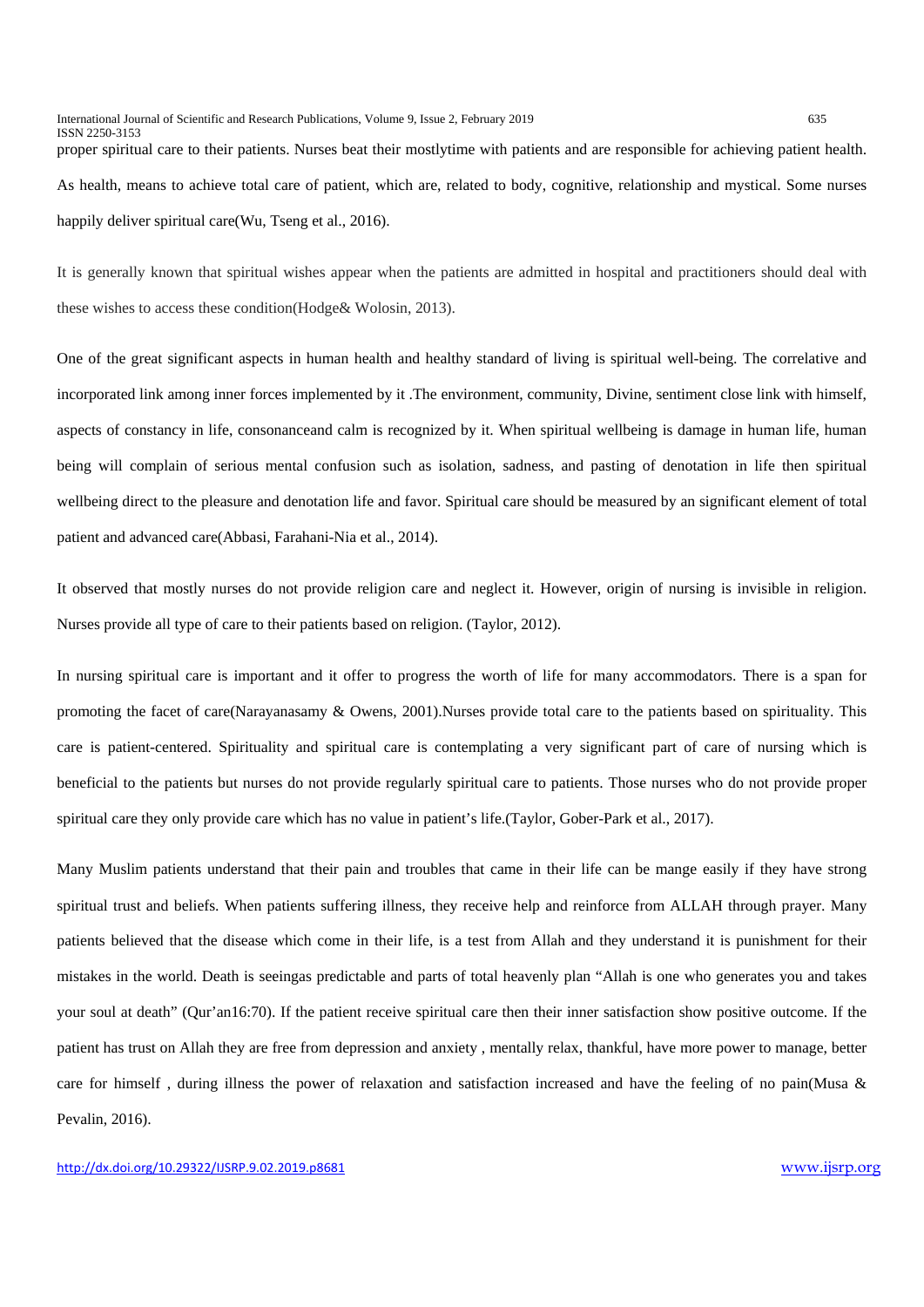tradition. Muslim nurses do not provide religious care. [\(Musa,](#page-13-5) 2017).

Many studies have done on Christian staff and patients but only limited study are develop on Muslim patients and staff. Even Muslim nurses do not provide proper spiritual care to their patients due to limited knowledge. There is a need to evaluate the nurses knowledge about spiritual care[\(Musa, 2017\)](#page-13-5).

The aim of study is to assess point view about spirituality and spiritual care between nurses and patient. The nursing care aim is to avert from disease in order to support health, to release pain, distress and retain health. There is a need to recognize patient's needs and spiritual viewpoint that's why nurses require high levels of information and awareness of spirituality, combine personality in their nursing care system, and increase their connection among patients and their families[\(Babamohamadi,](#page-13-6)  [Ahmadpanah et al., 2017\)](#page-13-6).

Nurses gain knowledge about total patient care containing spiritual. Nurses provide that care which is beneficial and essential to patients. Spirituality and religiosity of nurses have great impact on spiritual care of patients. Some nurses fail in providing spiritual care to patients. Nurses own spiritual values and principles touch patient care[\(Taylor, Gober-Park et al., 2017\)](#page-14-2).

There is no comprehended connection of private practice the abstraction about spiritual. Occasionally nurses do not give the spiritual care to their patients. Gaining the knowledge of spiritual care is essential for all nursing teachers and students for future[\(Ramezani, Ahmadi et al., 2014\)](#page-14-3).

The patients and nurses pleasure proliferate if they have positive thinking about spiritual care. Then spirituality practice of nurses in providing care to their patients. To provide complete nursing care to patients, spirituality care assetwith nursing care. It is very essential way of health to have courtesy on spiritual care. Spirituality is very essential not only in maintaining better life but also in very serious illness[\(Azarsa, Davoodi et al., 2015\)](#page-13-0).

An objective of the study isto recognize the feature of spiritual care intervention given to Muslim patients by Muslim nurses. To investigate the relationship of spiritual care intervention and spiritual well-being amongst Muslim nurses.

Most of the previous literature are on the Western community and indicate only Christian custom. There is a need of the time to research the patient well-being issue through the spiritual interventional at the public hospitals of Pakistan as it is lacking in the system.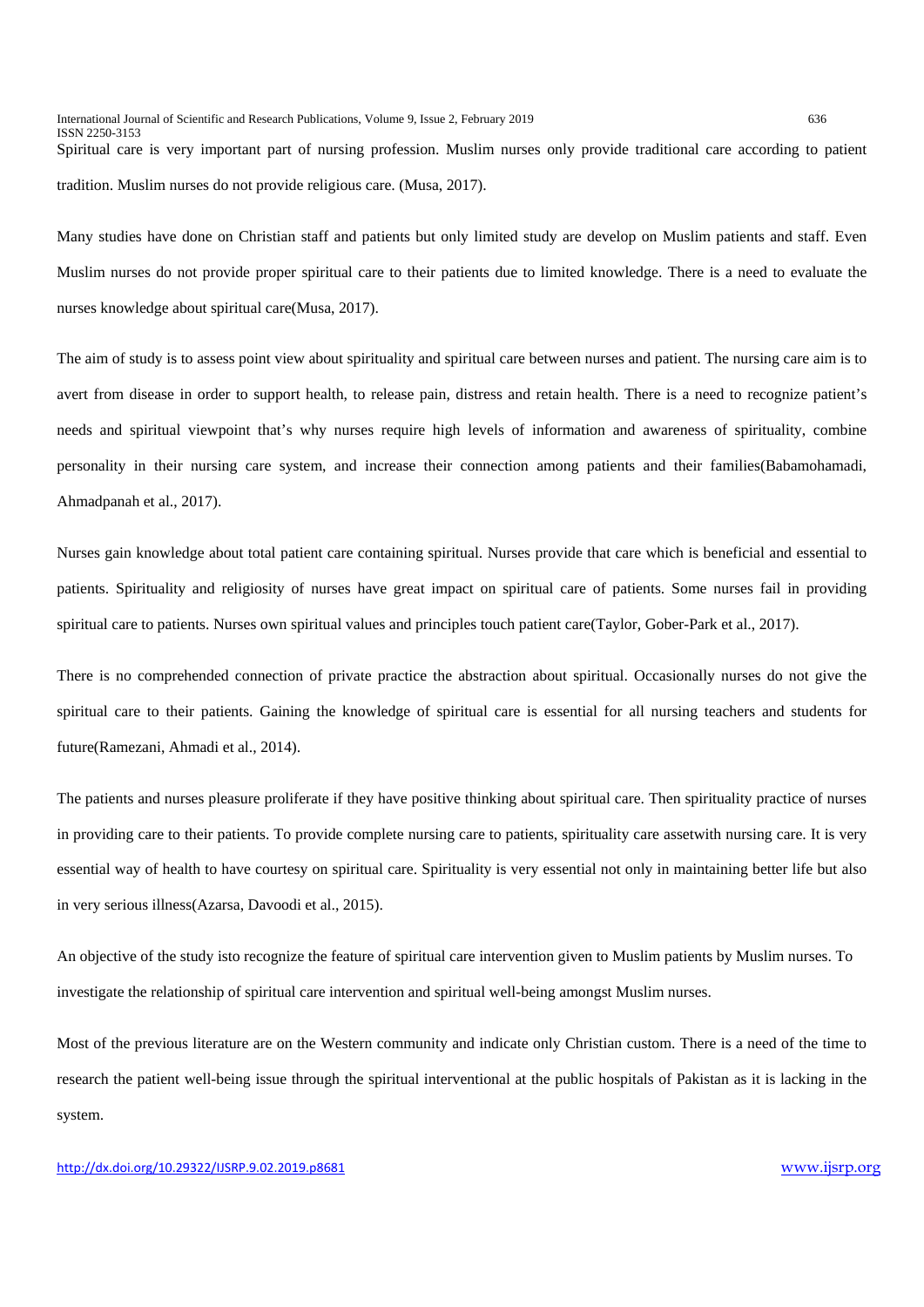The spirituality and spiritual care in nursing is very essential and important. It affects the acuities and capability of nurses. Various studied represent that nurses have different views of spirituality and express it. Nurses views about spirituality and spiritual care are affected by their labor and their profession[\(Van Leeuwen & Schep-Akkerman, 2015\)](#page-14-4).

There are many unreliable definition of spirituality and tainted by idea of emotional health. It is essential to define spirituality in relation to religion. More study show that spiritual care is given to patients with their beliefs and trust instead of nursing training. It is essential to make plan in clinical area for spiritual care[\(Ku, 2017\)](#page-13-7).

"There is a difference between spirituality and many other things which are humanism, values, morals and well-being of mind by have a connection to the unequalled. Unequalled is outside and within the self. It is God, Allah, Hashem or a higher power in Western tradition and in Eastern tradition it is also called ultimate truth or reality, Vishnu, Krishna, or Buddha. Spirituality is attaching toreligion and extends beyond religion. Spirituality leads a transcendent search and also leads a right and true way and path(Koenig *et al*., [2012](https://onlinelibrary.wiley.com/doi/full/10.1111/jan.12152#jan12152-bib-0034)[;Reinert &Koenig, 2013\)](#page-14-5).

When the nurses are thinking about spirituality and spiritual care, it effects the patients' relation, working condition and clinical practice. Patients have peak level of trust on nurses. They think that nurses have knowledge of spirituality and they are able to provide better requirements to patients. That's why nurses have gain knowledge and have built abilities to fulfill patients spiritual needs[\(Zakaria Kiaei, Salehi et al., 2015\)](#page-14-6).

Nurses only focused on providing total care to their patients, but they ignore the spiritual care. All the new studies enhance the patient spiritual need as an essential element. However, in medical field patients are deliver only symptomatic treatment instead of spirituality. However nurses are only the persons who are interested in providing spiritual care[\(Rassouli, Zamanzadeh et al.,](#page-14-7)  [2015\)](#page-14-7).

Spiritual care is an essential part of patient care program. Evidence-based practice is stimulated in all feature of giving care. The National Research Council defines evidence-based practice as "the combination of best research evidence with clinical proficiency and patient morals". Drake defines it as "interventions for which there is consistent scientific evidence showing that they improve client outcomes"[\(Kalish, 2012\)](#page-13-8).

Some nurses think that they not have enough knowledge about spiritual care, which are delivering to their patients. There are many reasons for this. Firstly, their knowledge is not sufficient for this purpose. Secondly, they have a lot of burden of patients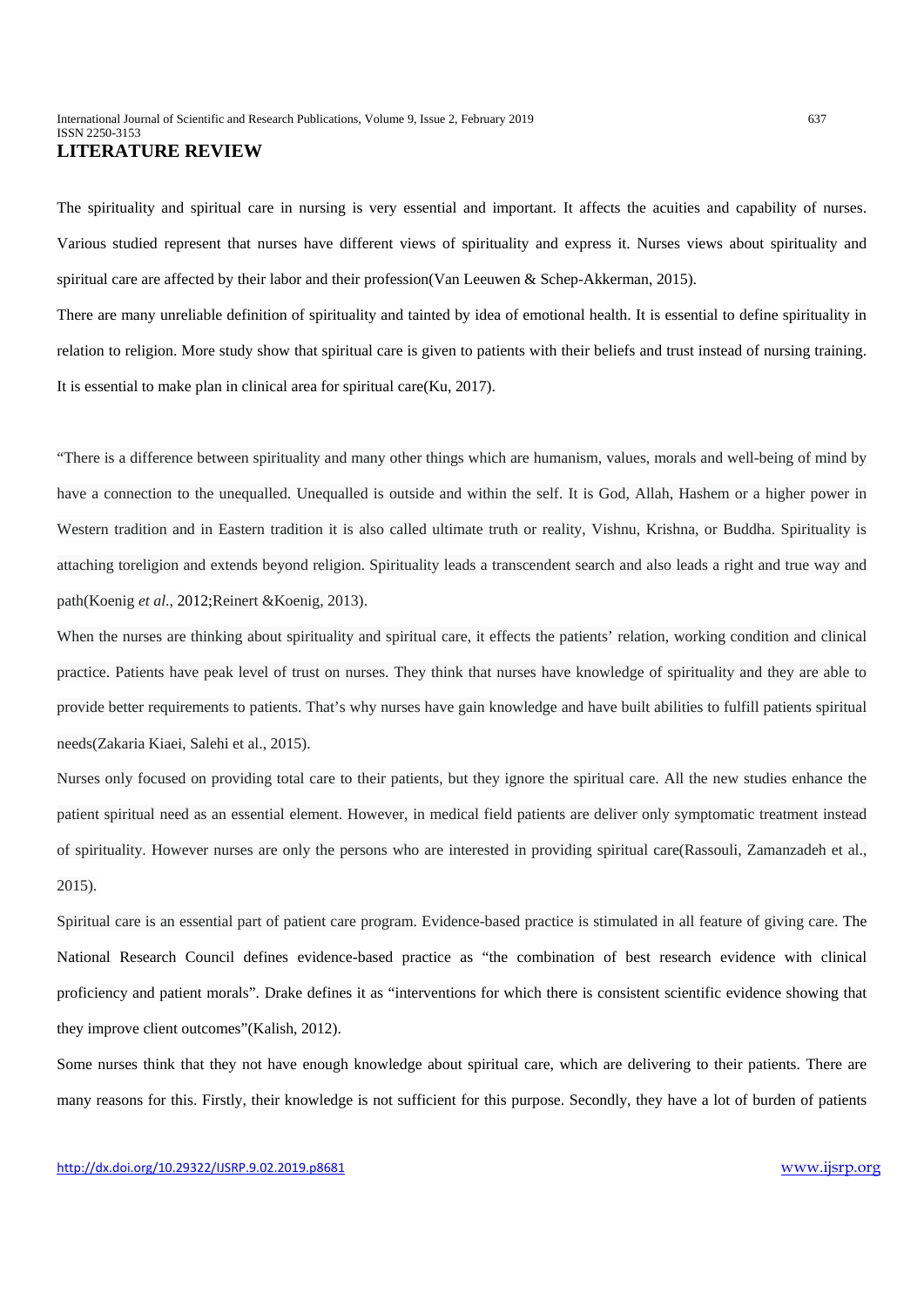International Journal of Scientific and Research Publications, Volume 9, Issue 2, February 2019 638 ISSN 2250-3153

and work, and have a shortage of time and many other issues which are also involve in given that spiritual care to their patients[\(Azarsa, Davoodi et al., 2015\)](#page-13-0).

All Muslims have strong belief and trust on spiritual well-being. Because the element of spirituality is totally, depend and related to religion and religion trust. But it is also think that spirituality is self-regulating. A number of experts have believe that views of spiritual is not different from religion[\(Jafari, Loghmani et al., 2014\)](#page-13-9).

Nurses understand that to provide spiritual care to their patients is a part of their duty. In order to provide the spiritual care, nurses work with full devotion. Nurses must know the patient's spiritual requirements. Spiritual well-being and spirituality have impact positively on nurse's own life. In this way they provide better care to patients[\(Azarsa, Davoodi et al., 2015\)](#page-13-0).

There is a positive connection found between nurse's views of spirituality and spiritual care. It is contemplating that spirituality is a part of nursing care but it is not closely connect with present nursing training. Nurses want to use spirituality in order to provide patient care[\(Van Leeuwen & Schep-Akkerman, 2015\)](#page-14-4).

A literature review described that if we provide spiritual care to their patients then it shows positive effect on patients. Then this reduce and minimize the indicators of illness to Muslim patients[\(Cruz, Alshammari et al., 2017\)](#page-13-10).

It is examining patient well-being and gain power through spiritual care. If we have spiritual care, it minimizes the worries and pain. Nurses communicate for patient's spiritual requirements with doctors and other expert persons. For providing spiritual care to their patients it is essential also look after patients traditional aspects[\(Wu, Tseng et al., 2016\)](#page-14-0).

There is positive connection found between personal experience of spirituality, spiritual well-being, spiritual values, and rate of providing spiritual care[\(Musa,2017\)](#page-13-5).

# **MATERIALS AND METHODS**

**3.1 Introduction:** This study is handling to evaluate the knowledge and relationship about Spiritual Care Intervention and Spiritual Well-Being.

#### **3.2Research framework:**



<http://dx.doi.org/10.29322/IJSRP.9.02.2019.p8681> [www.ijsrp.org](http://ijsrp.org/)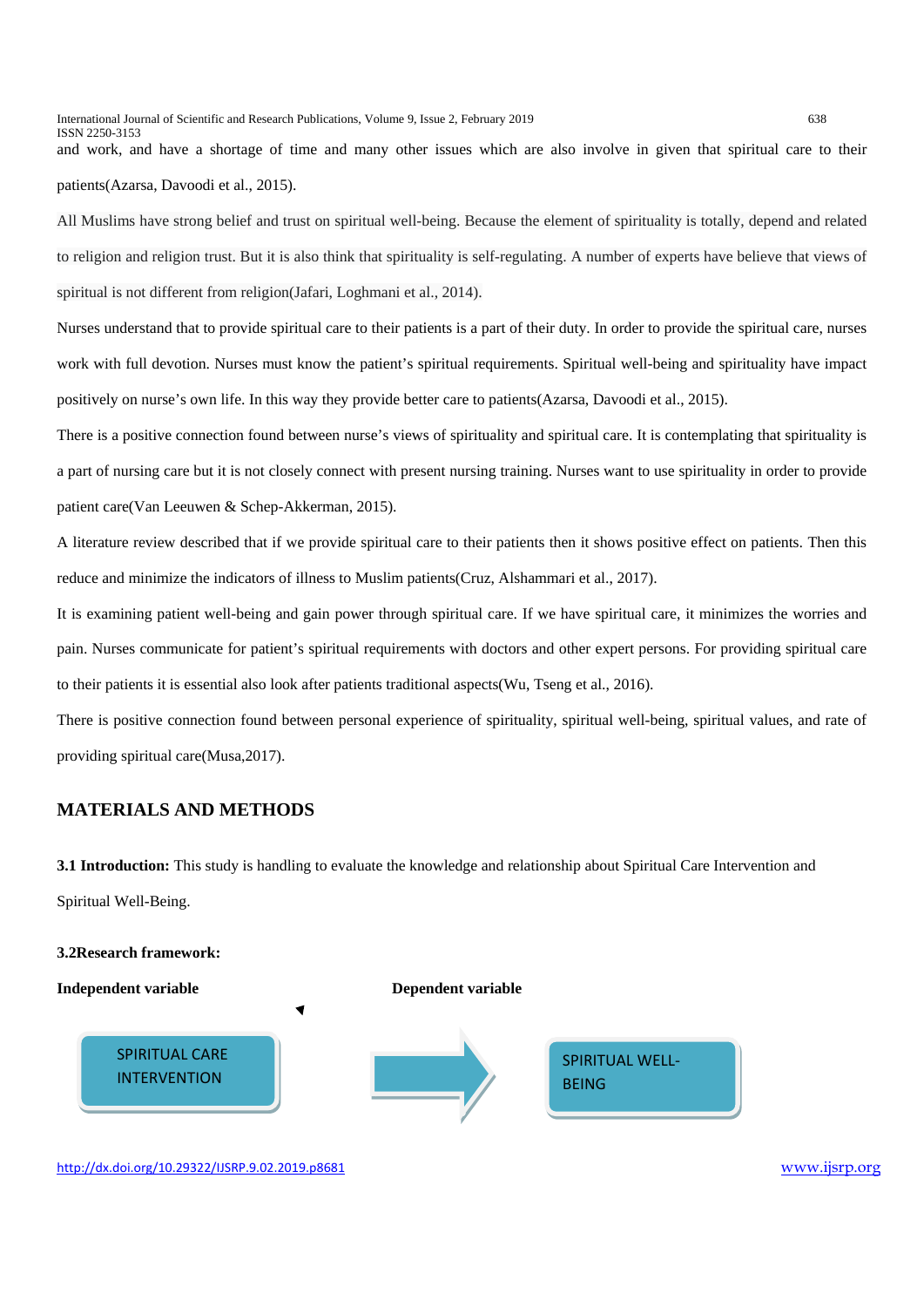International Journal of Scientific and Research Publications, Volume 9, Issue 2, February 2019 639 ISSN 2250-3153

#### **3.3 Study design:**

A cross-sectional descriptive and co relational design will used to judge the knowledge about Spiritual Care Intervention and Spiritual Well-Being

#### **3.4 Setting:**

Setting of the study was be the hospital.

#### **3.5 Target population:**

The target population was the staff of the Services Hospital Lahore. They are from different departments. The contributor will be belonging to different socioeconomic level and different demographical background; the contributor also was female.

#### **3.6 Sample Size and sampling techniques:**

Data wascollected from the contributor through adopted Questionnaire and the contributor was selected through simple random sampling method, the sample size for this study was 110 that are deliberate from the *Slovenes formula of sampling* which is indicate here.

## **3.7 Research tool:**

Adopted version questionnaire was used from the article " Spiritual Care Intervention and Spiritual Well-Being in Jordanian Muslim Nurses' Perspectives "written by[\(Musa, 2017\)](#page-13-0)will be used to collect data from the participants. Questionnaire is consisting of three sections, (Section A) composed of demographic data, (section B) composed of spiritual care intervention, (Section C) spiritual well-being. (Section A) include Name (optional) Age, Gender, organization, marital status, qualification about the participant. (Section B) include 17 questions[\(Musa & Pevalin,2016\)](#page-13-6) regarding the assessment of Spiritual Care Intervention Provision. Spiritual Care Intervention-Provision consists of two subscales, religious and existential. Religious scale consists of eight items which measures the religious beliefs, relationship with God, and Islamic religious practices. The existential scale consists of nine items which measures aspects such as creating a feeling of kindness and love, being present, maintaining hope, maintaining meaning and purpose, respect, and active listening. The participants did answer these questions through 5point Likert scale from strongly disagree to strongly agree. (Section C) composed of the questions regarding the assessment of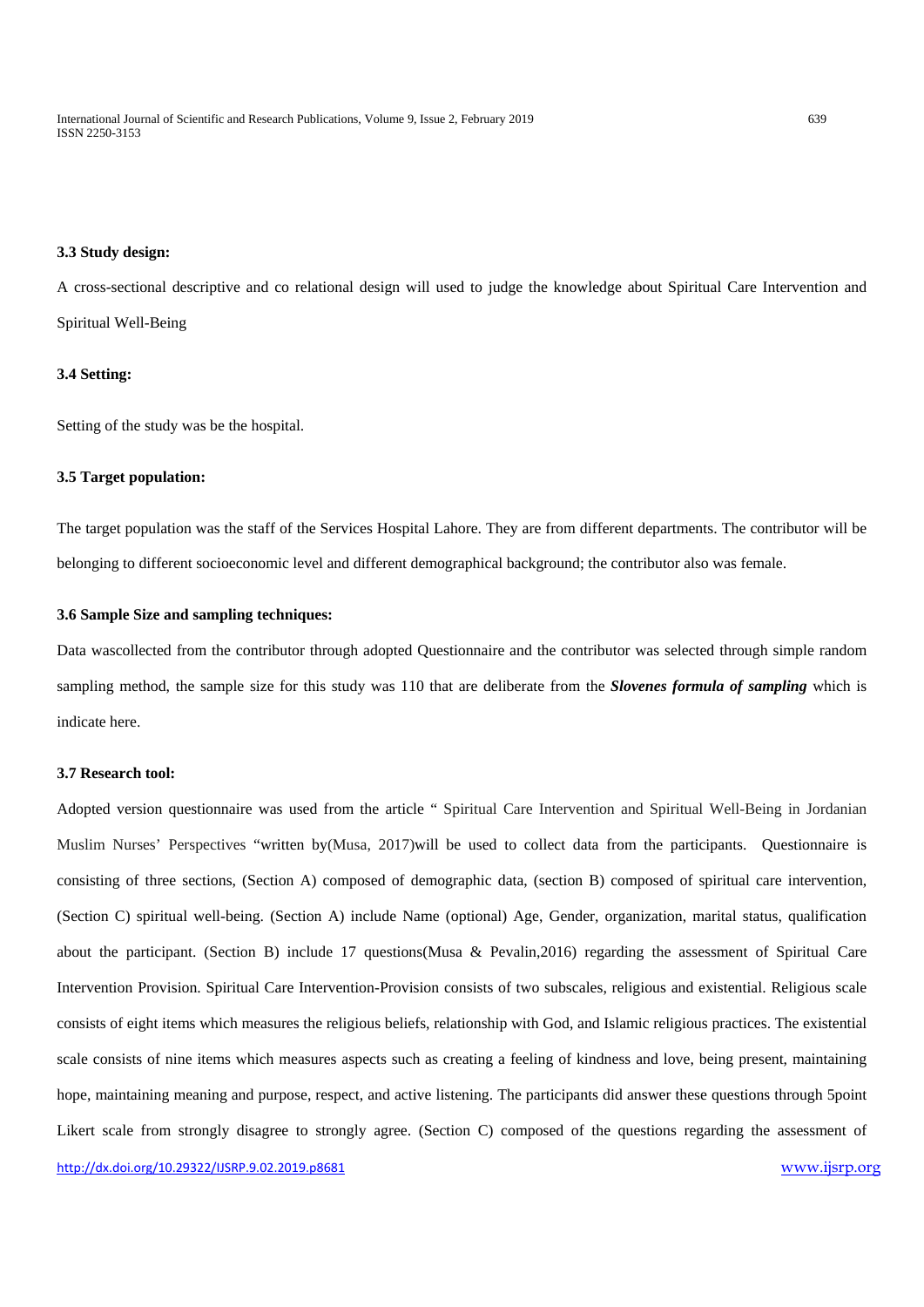International Journal of Scientific and Research Publications, Volume 9, Issue 2, February 2019 640

knowledge which include 20 questions[\(Ellison & Smith, 1991\)](#page-13-2). The participants can answer these questions through 6-point Likert scale from strongly agree to strongly disagree. The participants did answer to the questions according to 4-point Likert scale. A pilot study of the questionnaire will be done before floating the questionnaire in the participants.

## **3.8 Data Collection Plan:**

ISSN 2250-3153

For the collection of the data, data collection plan is one of the main sources. Adopted questionnaire will used to collect data from the study participants. There will be no boundaries and hurdles for filling the questionnaire and give a free hand to complete it and return it.

#### **3.9 Data Analysis:**

Data analysis will be done by SPSS version 20.Statistical computer software for data analysis. This is a descriptive study and all the descriptive statistics will be obtained through the SPSS software

## **3.10 Including Criteria:**

- $\checkmark$  Nurses of Services Hospital Lahore.
- $\checkmark$  Who are willing to participate?
- $\checkmark$  Those who are educator.
- $\checkmark$  Those who are able to know English

## **3.11Excluding Criteria:**

 $\checkmark$  Nurses who are outside from my target hospital.

#### **3.12 Time Framework:**

This study will approximately take 2-3 months.

#### **3.13 Informed Consent:**

It is very essential to taken consents from all the contributors and they will be stated free hand to contribute in the study or rejected to take part. Contributors will have also been the right to mentioned name or not.

### **3.14 Ethical consideration:**

A consent form will be attaché with the questionnaire to take full of consent from the contributors to collect enough material of research. Contributors will be knowledgeable about the privacy. Nuremberg Code of Ethics will protect the right of participants.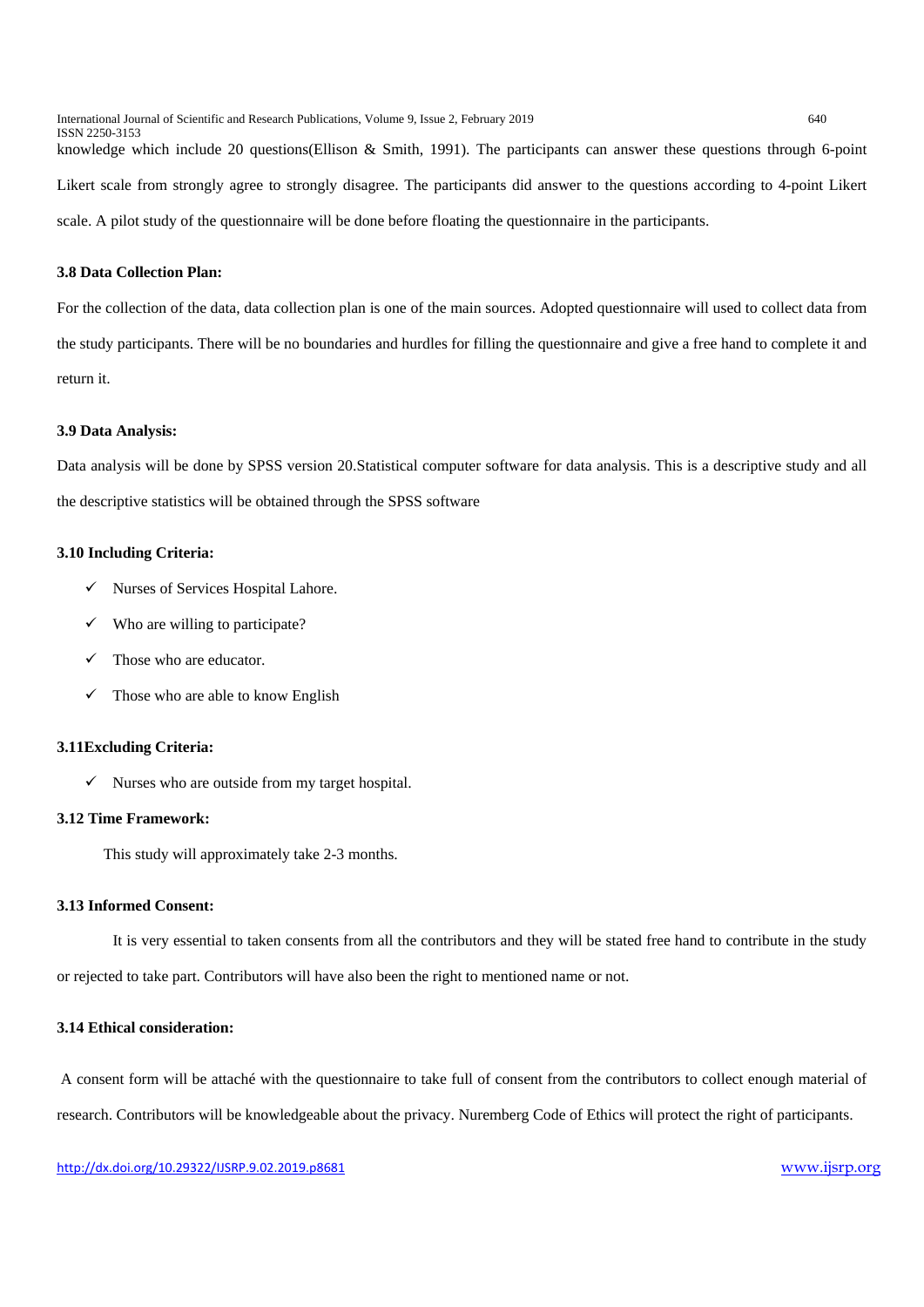# **RESULTS AND DISCUSSION**

In this part we analysis 3 portions. Demographic analysis is first analysis. It provides information of five demographic questions that are gender, marital status, age group, qualification and stay in organization. This study use descriptive analysis in it. Correlation analysis is also used. Descriptive study bivariate examination was scrawling to examine the information utilizing SPSS Version 21. Trials of focal inclination were exploiting to examine reactions to everything in the SCIPS. Pearson's was used to analyze relationship between the SCIPS (spiritual care intervention provision scale) add up to score and SWBS (spiritual wellbeing) add up to score. One way, ANOVA were exploiting to inspect whether noteworthy contrasts existed between gatherings of the statistic factors. The significance level for all bivariate tests was set at  $p < .05$ . Effect size was measure for all significant results. On the off chance that a critical distinction was found in the general ANOVA among the different gatherings, Impact estimate is a target measure of the extent of a watched impact including the contrast between two means or on the other hand the connection between two factors. Because of connection coefficient, impact measure is a measure of the extent of change shared by the two factors and it is estimate by the coefficient of assurance. There was no missing data found in the data set. It is determining as the square of the Pearson connection it is admit that if just a little measure of information with an irregular example is absent from an expansive informational collection, any technique to deal with missing information can be organize.

## **4.1 Demographics presentation:**

|  |  | Table 1: Gender |
|--|--|-----------------|
|--|--|-----------------|

|       | Frequency | Percent | Valid Percent | Cumulative Percent |
|-------|-----------|---------|---------------|--------------------|
| Valid | 10        | 100.0   | 100.0         | 100.0              |

Table # 1 signifies the demographic statics with respect to gender of respondents in terms of frequency distribution, percentage, valid percentage and cumulative percentage. This table represents that total 110 respondents are from Services Hospital Lahore, which are 100% only females.

#### **Table 2: marital status**

|       |           | Frequency | Percent | <b>Valid Percent</b> | <b>Cumulative Percent</b> |
|-------|-----------|-----------|---------|----------------------|---------------------------|
|       |           |           |         |                      |                           |
|       | married   | 37        | 33.6    | 33.6                 | 33.6                      |
| Valid | unmarried | 73        | 66.4    | 66.4                 | 100.0                     |
|       | Total     | 110       | .00.0   | 100.0                |                           |

Table and figure2 represent that total respondents are 110 and in which there are 37% married and 73% are unmarried. The result

of this table is 100% valid.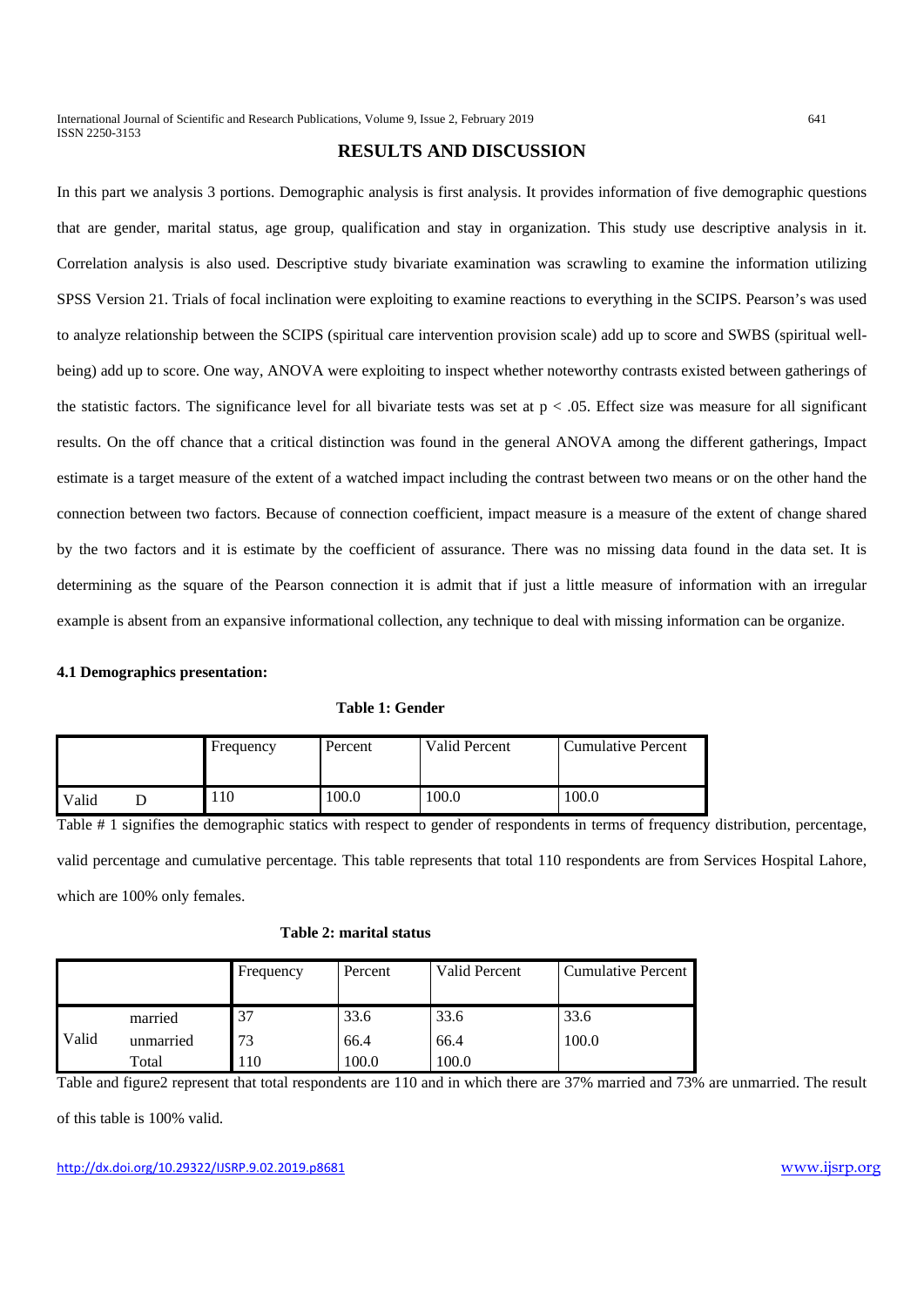## **Table 3: Age Group**

|       |           | Frequency | Percent | Valid Percent | <b>Cumulative Percent</b> |
|-------|-----------|-----------|---------|---------------|---------------------------|
|       |           |           |         |               |                           |
|       | 18-25     | 27        | 24.5    | 24.5          | 24.5                      |
| Valid | $25 - 35$ | 66        | 60.0    | 60.0          | 84.5                      |
|       | $35 - 50$ | 17        | 15.5    | 15.5          | 100.0                     |
|       | Total     | 110       | 100.0   | 100.0         |                           |

Table and figure 3 signify the respondents which have age level 18-25 are 27 which are 24.5%, age level 25-35 are 66 that are 60.0% and age group 35-50% are 17 respondents which have 15.5%.

# **Table 4: Qualification**

|       |                  | Frequency | Percent | Valid Percent | <b>Cumulative Percent</b> |
|-------|------------------|-----------|---------|---------------|---------------------------|
|       | nursing diploma  | 102       | 92.7    | 92.7          | 92.7                      |
| Valid | surgical diploma |           | 4.5     | 4.5           | 97.3                      |
|       | Other            |           | 2.7     | 2.7           | 100.0                     |
|       | Total            | 110       | 100.0   | 100.0         |                           |

This table and figure displays that the respondents who gain nursing diploma are 102 which are 92.7%, surgical diploma's

respondents are 05 which are 4.5% and the respondents who gain other diplomas are only 3 which shows 2.7%.

## **Table 5: Stay in organization**

|       |                  | Frequency      | Percent | Valid Percent | <b>Cumulative Percent</b> |
|-------|------------------|----------------|---------|---------------|---------------------------|
|       |                  |                |         |               |                           |
|       |                  |                |         |               |                           |
|       | less than 1 year | $\overline{4}$ | 3.6     | 3.6           | 3.6                       |
|       | $1-5$ year       | 48             | 43.6    | 43.6          | 47.3                      |
| Valid | 6-10 years       | 44             | 40.0    | 40.0          | 87.3                      |
|       | above 10 years   | 14             | 12.7    | 12.7          | 100.0                     |
|       | Total            | 110            | 100.0   | 100.0         |                           |

Table and figure5 demonstrate that the female who live in an organization less than one year are only 4 which shows 3.6%, respondents who stay about 1-5 years are 48 (43.6%), the respondents who work in an organization about 6-10 years are 44 (40.0%) and the female who do job in hospitals above 10 years are 14(12.7%).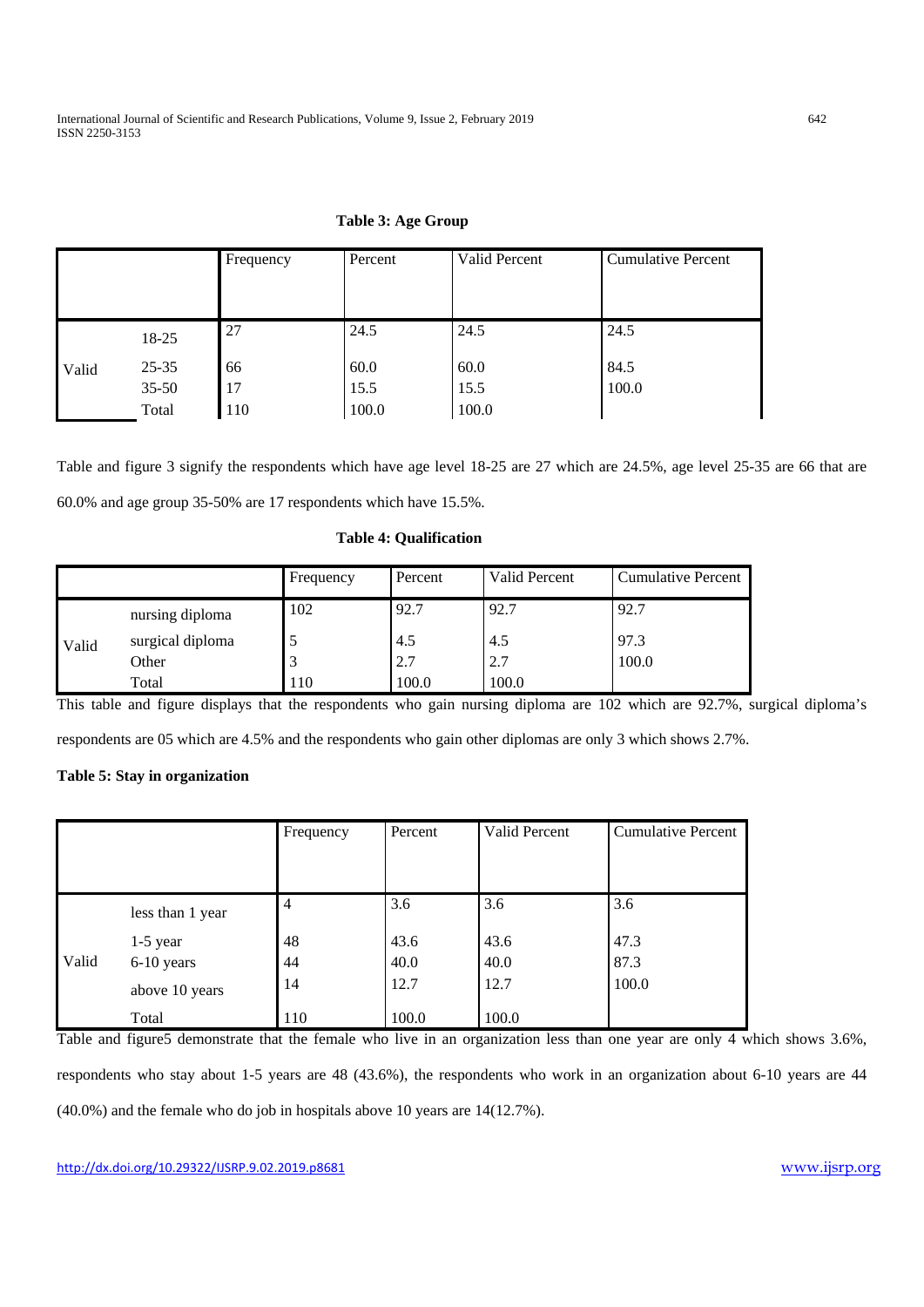#### International Journal of Scientific and Research Publications, Volume 9, Issue 2, February 2019 643 ISSN 2250-3153 **4.2 Reliability analysis:**

Every variable has been tested separately in reliability. Cronbach's alpha calculates two variables. This shows every variable reliability. This represents how much variables are reliable to use. Cronbach's alpha value is one it appears more reliable construct.

## **Table 6: Reliability Statistics (independent variable)**

| <b>ronbach</b><br>Alpha | $\mathbf{a}$<br>$\mathbf{H}$<br>$+$ 03340<br>-ot<br>n<br>TICIII) |
|-------------------------|------------------------------------------------------------------|
| .960                    | -                                                                |

The value of Cronbach's alpha for spiritual care intervention is 0.960 that is greater than 0.70percentage.Thus, results meet the standard requirements of reliability and this study variable is reliable.

## **Table 7: Reliability Statistics (spiritual well-being)**

| Cronbach's L<br>Alpha | $\sim$ $\sim$<br><b>BT</b><br>n<br>лиэ |
|-----------------------|----------------------------------------|
| ה הר                  | $\sim$<br>$\sim$                       |

The value of Cronbach's alpha for spiritual care well-being is greater than 0.70%. The value of this variable is0.833.Thus; this result meets the standard requirements of reliability. In this way, this variable is reliable.

# **4.3 Validity**

# **Table 8: KMO and Bartlett's Test (independent variable)**

| Kaiser-Meyer-Olkin Measure of Sampling Adequacy. | .941               |          |
|--------------------------------------------------|--------------------|----------|
|                                                  | Approx. Chi-Square | 1648.915 |
| <b>Bartlett's Test of Sphericity</b>             | Df                 | 136      |
|                                                  | Sig.               | .000     |

In this table, an instrument is based on one independent variable, which is spiritual care intervention. This table represents that the KMO value is 0.941 which is above the .50 and Bartlett's test must be significant ( $p<0.05$ ). That is why all the criteria are fulfilled and instruments of this study are valid.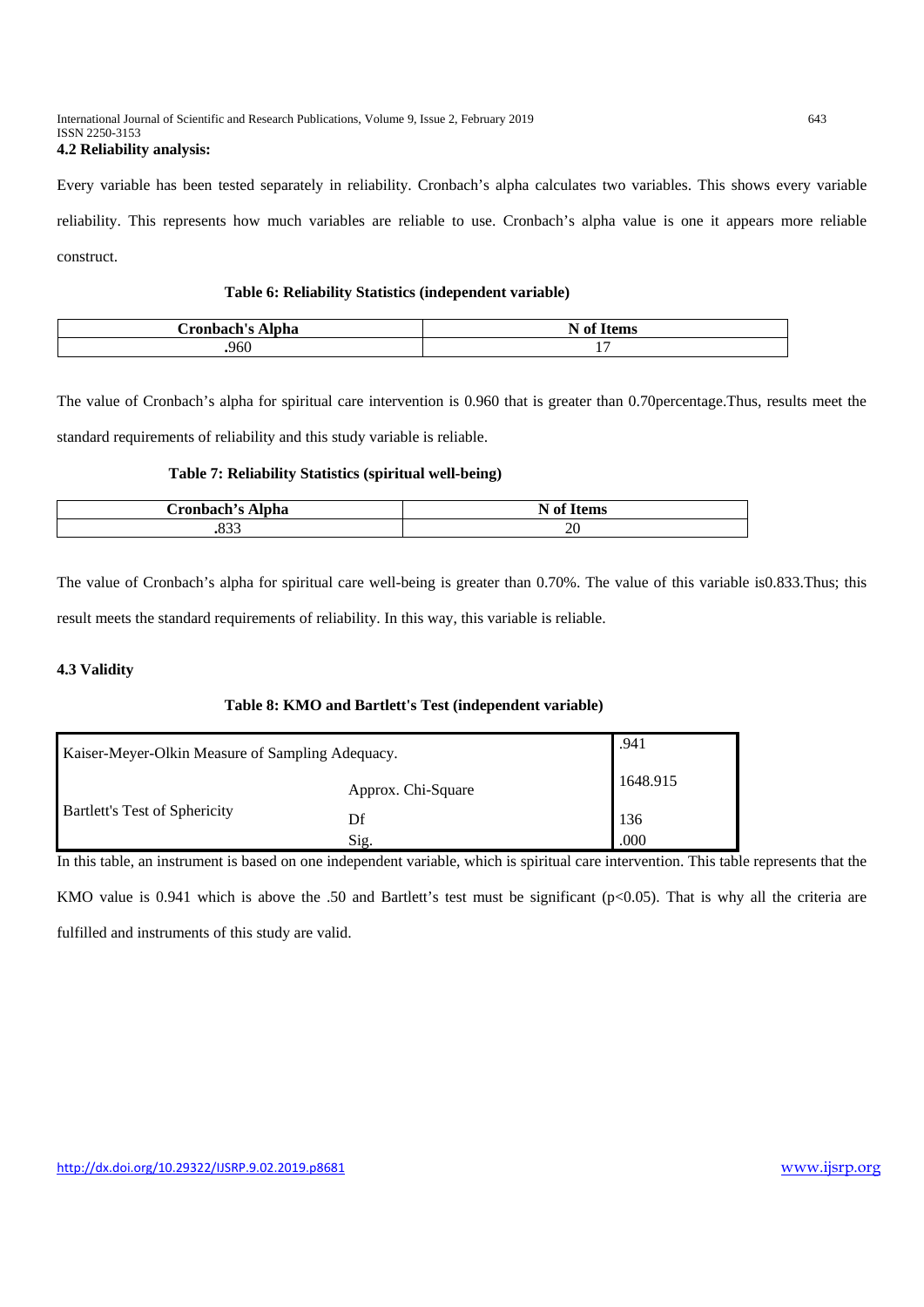International Journal of Scientific and Research Publications, Volume 9, Issue 2, February 2019 644 ISSN 2250-3153

| Table 9: KMO and Bartlett's Test (dependent variable) |  |  |  |
|-------------------------------------------------------|--|--|--|
|-------------------------------------------------------|--|--|--|

| Kaiser-Meyer-Olkin Measure of Sampling Adequency    | .826     |
|-----------------------------------------------------|----------|
| Approx. Chi-Square<br>Bartlett's Test of Sphericity | 1021.550 |
| . Df                                                | 190      |
| Sig.                                                | .000     |

An instrument is based on one dependent variable (spiritual well-being). The above table shows that KMO value is .826 which is above the .50 and Bartlett's test must be significant ( $p<0.05$ ). That is why the all criteria are fulfilled and instruments of this study are valid.

# **4.4Correlation**

# **Table 10: Correlations**

|             |                            | <b>SCIQ</b> | <b>SWBQ</b> |
|-------------|----------------------------|-------------|-------------|
|             | <b>Pearson Correlation</b> |             | $.780**$    |
| <b>SCIQ</b> | Sig. (2-tailed)<br>N       | 110         | .000<br>110 |
|             | <b>Pearson Correlation</b> | $.780**$    | 1           |
| <b>SWBQ</b> | Sig. (2-tailed)<br>N       | .000<br>110 | 110         |

\*\*. Correlation is significant at the 0.01 level (2-tailed).

This table demonstrates the correlation between the variables that are spiritual care intervention and spiritual well-being. The results portrayed that the relationship between spiritual care intervention and spiritual well-being is positive with the value .780 and it is significant because p value is greater than .05.

# **4.5Model summary**

# **Table 11: Model summary**

| Mod<br>el | $\overline{R}$    | Square | Adjusted $R$ Std.<br>Square | of<br>the<br>Estimate | Error Change Statistics |         |     |     |                                |
|-----------|-------------------|--------|-----------------------------|-----------------------|-------------------------|---------|-----|-----|--------------------------------|
|           |                   |        |                             |                       | Square F<br>Change      | Change  | df1 | df2 | $\mathbf{F}$<br>Sig.<br>Change |
|           | .780 <sup>a</sup> | .608   | .605                        | .39692                | .608                    | 167.745 |     | 108 | .000                           |

a. Predictors: (Constant), SCIQ

The table represent that the total variation in dependent variable is .608 (60.8%) caused by independent variable. Model is significant because p value is less than .05.

## **4.6Anova**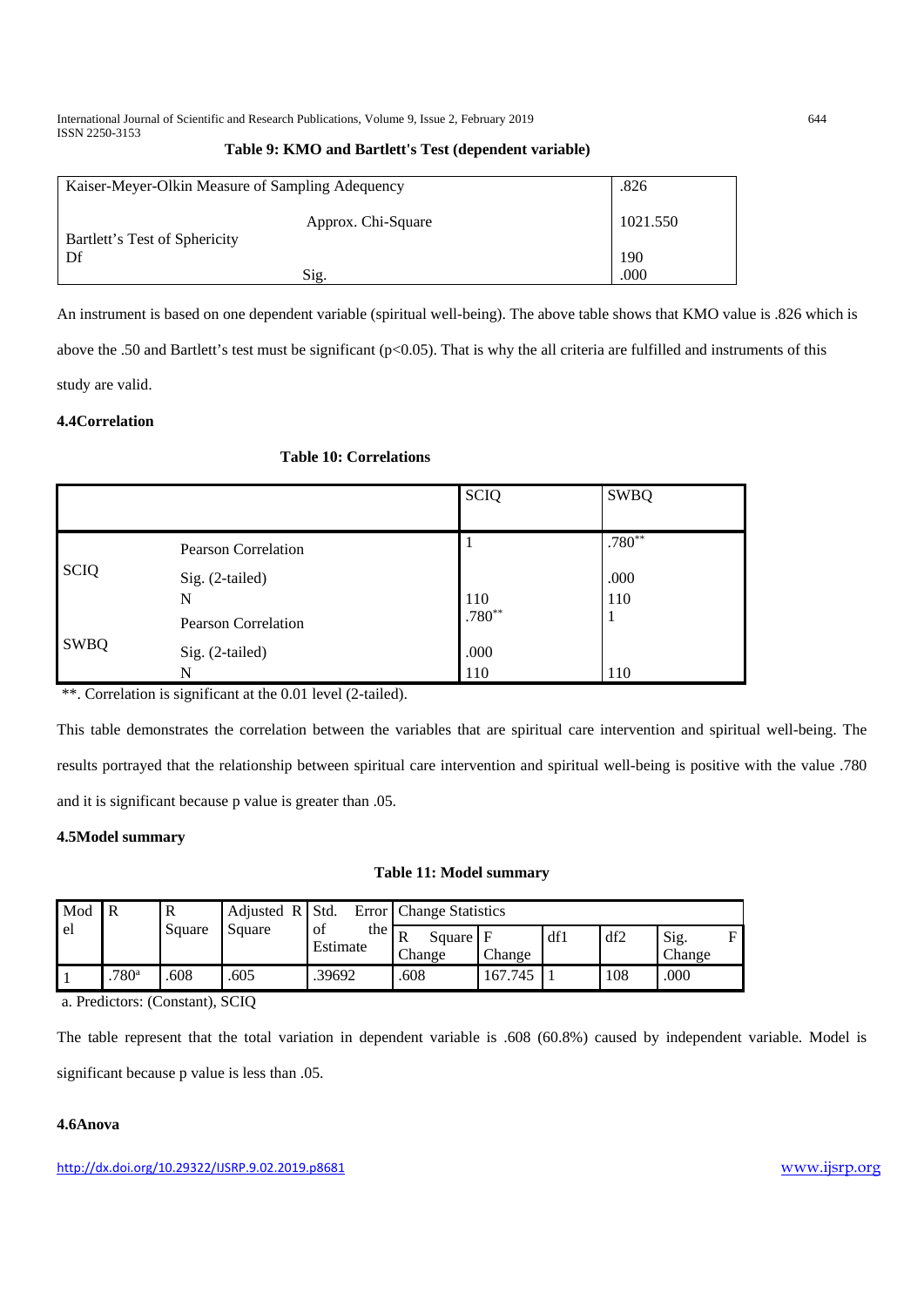International Journal of Scientific and Research Publications, Volume 9, Issue 2, February 2019 645 ISSN 2250-3153

## **Table 12: Anovas**

| Model |            | Sum of Squares | df  | Mean Square |         | Sig.              |
|-------|------------|----------------|-----|-------------|---------|-------------------|
|       |            |                |     |             |         |                   |
|       | Regression | 26.427         |     | 26.427      | 167.745 | .000 <sup>b</sup> |
|       | Residual   | 17.015         | 108 | .158        |         |                   |
|       | Total      | 43.442         | 109 |             |         |                   |

The table of the ANOVAs represents that ANOVAs is significant as p value is .000which is less than .05.

#### **4.8** Coefficient

## **Table 13: Coefficients**

| Model |             | Unstandardized Coefficients |            | Standardized<br>Coefficients |        | Sig. |
|-------|-------------|-----------------------------|------------|------------------------------|--------|------|
|       |             |                             | Std. Error | Beta                         |        |      |
|       | (Constant)  | .612                        | .172       |                              | 3.549  | .001 |
|       | <b>SCIC</b> | .657                        | .051       | .780                         | 12.952 | .000 |

a. Dependent Variable: SWBQ

This table signifies that coefficient of spiritual care intervention is .657, which means that the increase in one unit of spiritual care intervention will increase the value of spiritual well-being with the value of .657. P value is significant as its value less than .05 and t value is positive 12.952. Therefore, the model is fit and significant.

# **DISCUSSION**

This investigation is the first to explore the recurrence of giving parts of otherworldly care intervention and spiritually care and its relationship to attendants' own particular profound prosperity. It has subsequently extended the information of how the person's culture, ethnic, and additionally spiritual association, spoken to by the Muslim medical caretaker populace, shape reactions to the recurrence of arrangement of profound care mediations and to otherworldly prosperity. Also, the aftereffects of this examination we understand the nurses own spiritual well-being and facilitate the spiritual care to their patients.

Different investigations discovered that these fundamental and all-inclusive existential intercessions were among the most regular otherworldly mind intercessions gave by caregiver. The slightest successive of the existential profound mediations institute in this study, sustaining significance and motivation behind life" and "investing energy giving help," additionally had a premise in the writing. It is investigated that inadequate time is among the most widely recognized factors that obstruct the arrangement of profound care to patients with respect to minimum continual arrangement, "keeping up importance and reason forever," it would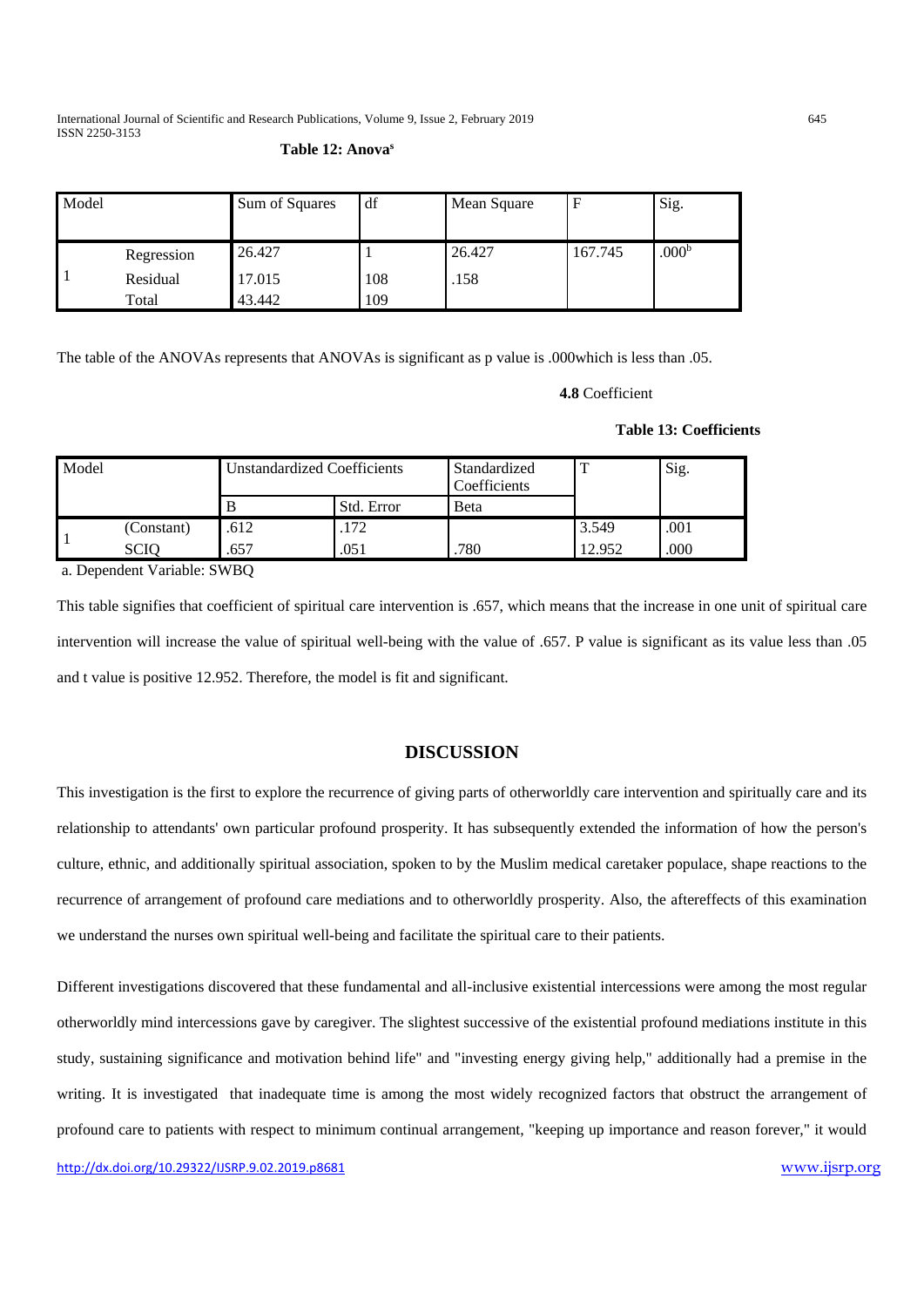ISSN 2250-3153

give the idea that the reasons may be the failure and unwillingness of medical caretakers to give a part of otherworldly mind intercession that arrangements with the uniqueness of the patient's profound qualities and convictions in extremely individual way. As to profound care intercessions, the discoveries of this examination demonstrated that giving a reasonable put for religious practice and encouraging access to religious/profound assets had the most astounding arrangement recurrence among all things of the religious spiritual care intervention provision (RSCIP) subscale. On the other hand, the immediate association of medical attendants in giving profound care by offering to ask, read from the Qur'an, or ponder with patients was among the slightest visit inhuman mediations. This finding was once more reliable with other research thinks about, which found that this religious part of otherworldly care mediation the profound mind intercessions most much of the time gave by medical attendants were customary, regularly utilized, for the most part latent, speaking to major nursing care esteems, not requiring direct attendant association, and making a difference patients in their own profound improvement in an freeway. Interestingly, the minimum continuous mediations given by medical attendants were moving toward a patient in an extremely individual manner, requiring an immediate association by the medical attendant, specific, and with nontraditional techniques. A noteworthy positive relationship between the spiritual care intervention provision scale (SCIPS) and spiritual well-being scale (SWBS) was in the normal course, although little in greatness. Those medical caretakers who scored higher in their own particular profound prosperity moreover scored higher in their recurrence of giving profound mind intercession. A few ramifications can be drawn from the discoveries of this examination for nursing practice, training and look into. Distinguishing parts of religious and existential profound care intercession is imperative, since it gives data that empowers attendants, nursing supervisors, and nursing instructors to assess the medical attendants' arrangement of different parts of profound care to their Muslim patients, guides them in giving exhaustive and fitting society particular otherworldly care intercessions, and recognizes parts of otherworldly care mediation where medical attendants may get preparing to end up skilled in giving this care. What's more, the spiritual care intervention provision scale (SCIPS) can be utilized as a part of future investigations to look at the impact of profound care mediation on different parts of patients' wellbeing, prosperity, and personal satisfaction. This examination researched the recurrence of arrangement of otherworldly care mediation from the viewpoint just of medical attendants. Additionally, inquire about is required to research the viewpoints of Muslim patients themselves and to research how vital it is for them to get religious and existential parts of otherworldly care intercession from medical caretakers, utilizing the substance of the spiritual care intervention provision scale(SCIPS).

# **Acknowledgement:**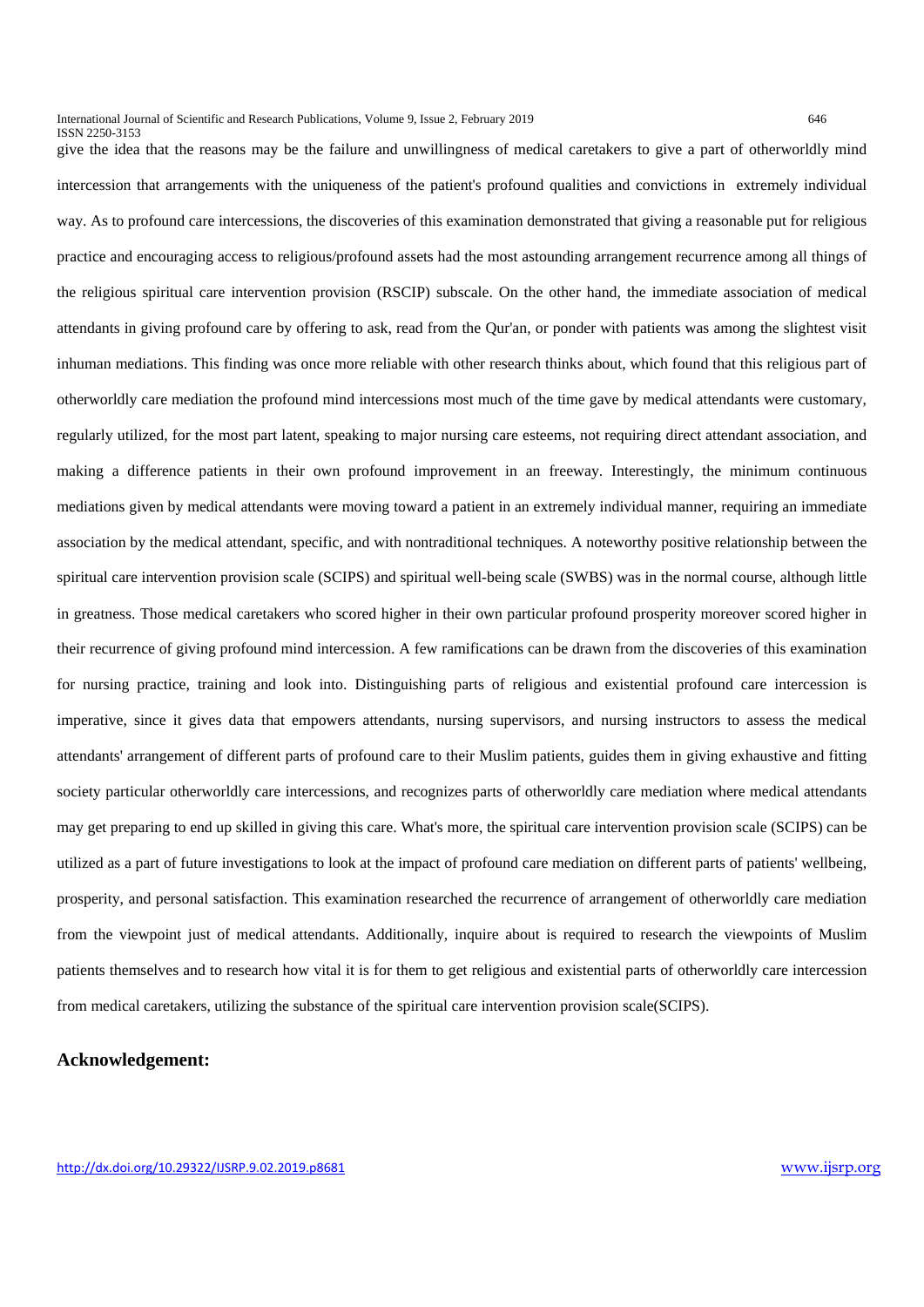International Journal of Scientific and Research Publications, Volume 9, Issue 2, February 2019 647 ISSN 2250-3153 First of all, I would like to express our gratitude to Almighty Allah for enabling me to complete this assessment report on "Project: Access knowledge of spiritual care intervention and spiritual well-being among nurses of a public tertiary care hospital at Lahore". I am extremely gratified to Director, The Superior College(Nursing Campus) Madam Syeda Sidra Tasneem and Principal Madam Rubina Jabeen for providing us great platform for study, enhancing our abilities to do fruitful work and always being a source of inspiration for us.

My special thanks to my Subject Coordinator Sir Ali Waqas helping me to coordinate my project. Thanks to my family for their valuable support.

I would like to convey thanks to other supervisors and also to the nurses of Services Hospital who participated and fully cooperated in this process of research.

#### *Omi kalsoom*

Post RN, (2nd Year)

### **References:**

<span id="page-13-2"></span>Abbasi, M., et al. (2014). "Nursing students' spiritual well-being, spirituality and spiritual care." Iranian journal of nursing and midwifery research**19**(3): 242.

<span id="page-13-0"></span>Azarsa, T., et al. (2015). "Spiritual wellbeing, attitude toward spiritual care and its relationship with spiritual care competence among critical care nurses." Journal of caring sciences**4**(4): 309.

<span id="page-13-6"></span>Babamohamadi, H., et al. (2017). "Attitudes Toward Spirituality and Spiritual Care among Iranian Nurses and Nursing Students: A Cross-Sectional Study." Journal of religion and health: 1-11.

<span id="page-13-10"></span>Cruz, J. P., et al. (2017). "Spirituality and spiritual care perspectives among baccalaureate nursing students in Saudi Arabia: A cross-sectional study." Nurse education today**49**: 156-162.

CTN-A, S. L. R. D. "The Crescent of Care: a nursing model to guide the care of Arab Muslim patients."

Ellison, C. W. and J. Smith (1991). "Toward an integrative measure of health and well-being." Journal of Psychology and Theology**19**(1): 35-45.

<span id="page-13-1"></span>Hodge, D. R. and R. J. Wolosin (2013). "American indians and spiritual needs during hospitalization: Developing a model of spiritual care." The Gerontologist**54**(4): 683-692.

<span id="page-13-9"></span>Jafari, N., et al. (2014). "Spirituality and health care in Iran: time to reconsider." Journal of religion and health**53**(6): 1918-1922.

<span id="page-13-8"></span>Kalish, N. (2012). "Evidence-based spiritual care: a literature review." Current opinion in supportive and palliative care**6**(2): 242-246.

<span id="page-13-7"></span>Ku, Y.-L. (2017). "Literature Review on Spiritual Care in Nursing." Journal of Nursing and Health Studies**2**(1).

<span id="page-13-5"></span>Musa, A. S. (2017). "Spiritual Care Intervention and Spiritual Well-being: Jordanian Muslim Nurses' Perspectives." Journal of Holistic Nursing**35**(1): 53-61.

<span id="page-13-4"></span>Musa, A. S. and D. J. Pevalin (2016). "Development of the Arabic Spiritual Care Intervention-Provision Scale." Journal of clinical nursing**25**(15-16): 2275-2284.

<span id="page-13-3"></span>Narayanasamy, A. and J. Owens (2001). "A critical incident study of nurses' responses to the spiritual needs of their patients." Journal of advanced nursing**33**(4): 446-455.